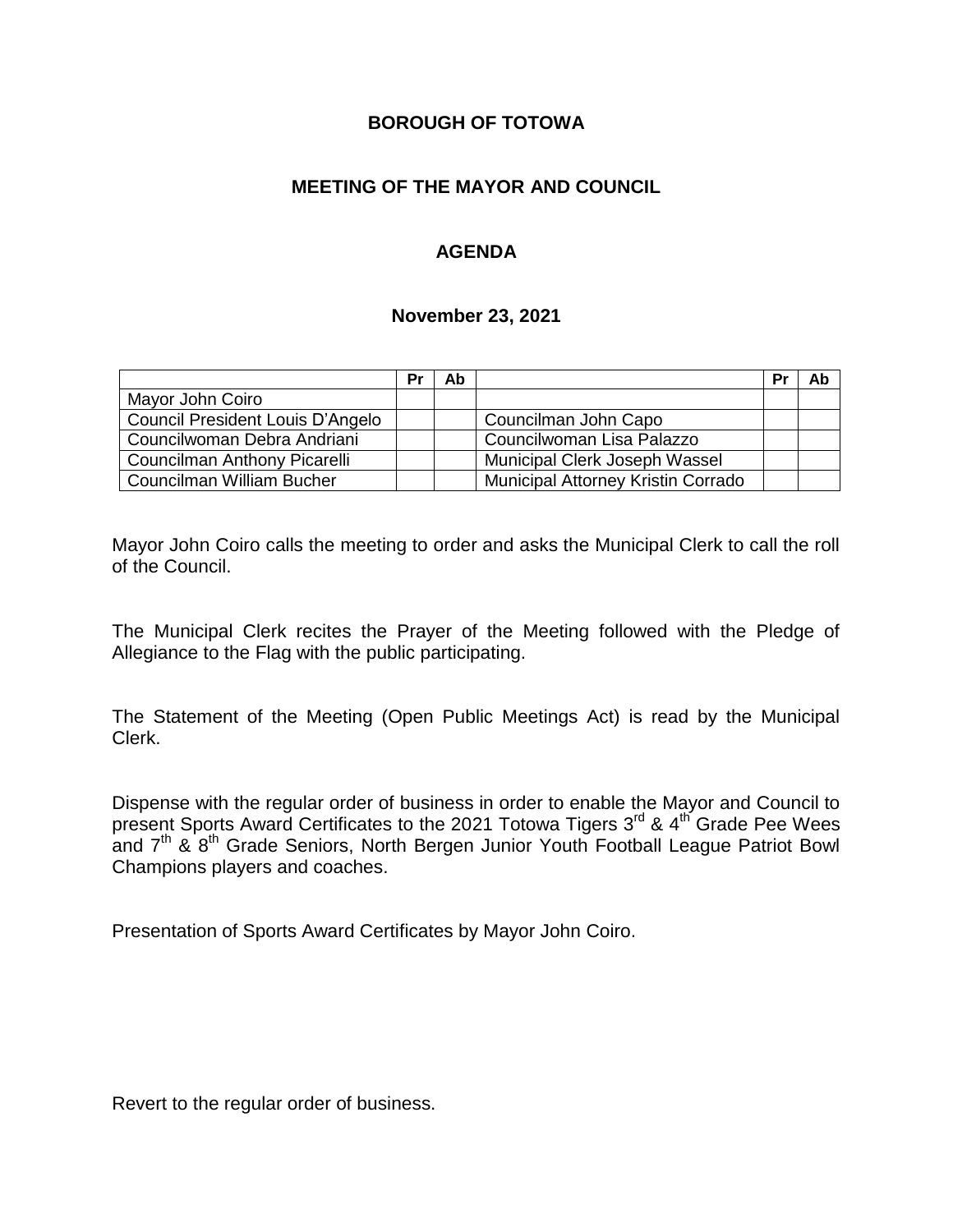Report from Members of the Council, Municipal Clerk and Municipal Attorney.

**CITIZENS HEARD:**

Minutes of the Mayor and Council for the meeting of November 9, 2021.

# **COMMITTEE ON FINANCE: PICARELLI, D'ANGELO, CAPO.**

Resolution No. 2021-24 for the payment of bills.

Resolution authorizing the Treasurer to issue refunds to various property owners due to overpayment of 4th Quarter 2021 taxes.

Payment of the 2021 annual contribution to the Totowa Seniors and the Happy Seniors.

Accept the bids for Collection and Transportation of Recyclable Materials.

Recommendation of the Committee to adopt a resolution to award the contract for Collection and Transportation of Recyclable Materials.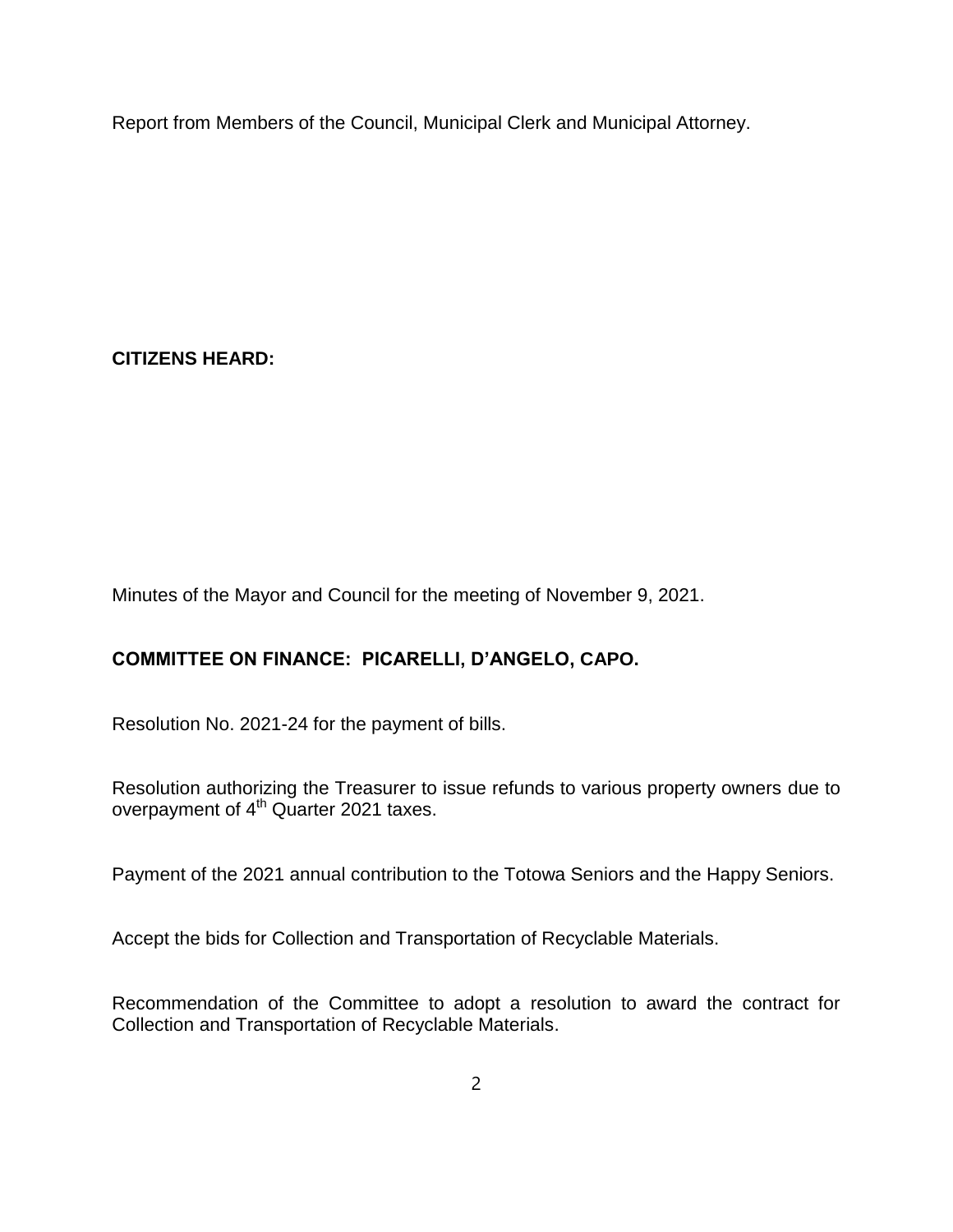Accept the bids for Collection and Transportation of Vegetative Waste.

Recommendation of the Committee to adopt a resolution to award the contract for Collection and Transportation of Vegetative Waste.

#### **COMMITTEE ON PUBLIC SAFETY: D'ANGELO, CAPO, BUCHER.**

Resolution Authorizing The Purchase And Delivery Of Two Mobile Radios For The Two 2021 Ford Explorer Interceptor SUV's For The Borough Of Totowa Police Department.

Resolution Authorizing The Purchase And Installation Of Two Lighting Packages For The Two 2021 Ford Explorer Interceptor SUV's For The Borough Of Totowa Police Department.

#### **COMMITTEE ON PUBLIC WORKS: BUCHER, PALAZZO, PICARELLI.**

Resolution To Submit A Grant Application And Execute A Grant Agreement With The New Jersey Department Of Transportation For The 2022 Local Transportation Funds Grant Application For The Maltese Drive Improvements Project.

#### **COMMITTEE ON ENG. & PUB. PROPERTY: CAPO, ANDRIANI, D'ANGELO.**

Letter from the Passaic County Board of County Commissioners advising that Totowa has been awarded a FY2021 Passaic County Community Development Block Grant in the amount of \$100,762 for Sanitary Sewer Lining on Lincoln Avenue between Franklin Place and Union Boulevard.

Resolution Authorizing The Borough Clerk To Set Up A Public Sale/Online Auction Of Personal Property No Longer Needed For Public Use.

Resolution Authorizing The Borough Of Totowa To Enter Into A Joint Defense Agreement With The Third Party Defendants In The Matter Entitled Occidental Chemical Corp. V. 21<sup>st</sup> Century Fox America, Et. Al., United States District Court For The District Of New Jersey, Case No. 18-11273.